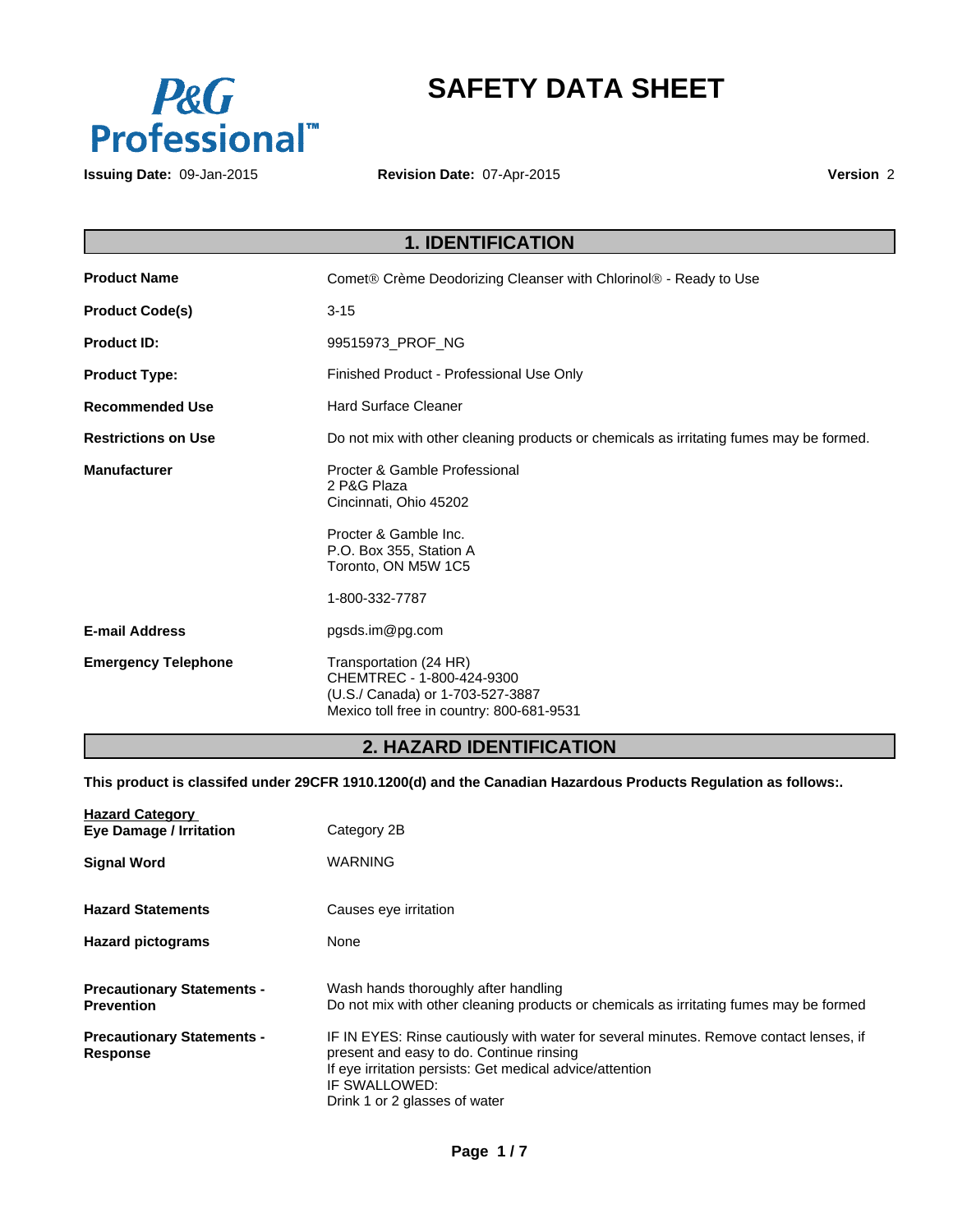**99515973\_PROF\_NG** - **CometÒCrème Deodorizing Cleanser with ChlorinolÒ - Ready to Use**

| <b>Precautionary Statements -</b><br><b>Storage</b>  | None |
|------------------------------------------------------|------|
| <b>Precautionary Statements -</b><br><b>Disposal</b> | None |
| Hazards not otherwise classified<br>(HNOC)           | None |

# **3. COMPOSITION/INFORMATION ON INGREDIENTS**

#### **Ingredients are listed according to 29CFR 1910.1200 Appendix D and the Canadian Hazardous Products Regulation**

| <b>Chemical Name</b>                                                     | <b>Synonyms</b> | <b>Trade Secret</b> | <b>CAS-No</b> | Weight %    |
|--------------------------------------------------------------------------|-----------------|---------------------|---------------|-------------|
| Sodium carbonate                                                         |                 | No                  | 497-19-8      | $10 - 15$   |
| Perlite, expanded                                                        |                 | No                  | 93763-70-3    | $5 - 10$    |
| <b>Bentonite</b>                                                         |                 | No                  | 1302-78-9     | - 5         |
| Sulfonic acids, C13-18-alkane hydroxy<br>and C13-18-alkene, sodium salts |                 | No                  | 68439-56-5    | 1 - 5       |
| Sodium hypochlorite                                                      |                 | No                  | 7681-52-9     | $0.5 - 1.5$ |

# **4. FIRST AID MEASURES**

### **First aid measures for different exposure routes**

| Eye contact                                           | Rinse with plenty of water. Get medical attention immediately if irritation persists.                          |
|-------------------------------------------------------|----------------------------------------------------------------------------------------------------------------|
| <b>Skin contact</b>                                   | Rinse with plenty of water. Get medical attention if irritation develops and persists.                         |
| Ingestion                                             | Drink 1 or 2 glasses of water. Do NOT induce vomiting. Get medical attention immediately if<br>symptoms occur. |
| <b>Inhalation</b>                                     | Move to fresh air. If symptoms persist, call a physician.                                                      |
| Most important symptoms/effects,<br>acute and delayed | None under normal use conditions.                                                                              |

**Indication of immediate medical attention and special treatment needed, if necessary**

**Notes to Physician** Treat symptomatically.

# **5. FIRE-FIGHTING MEASURES**

| Suitable extinguishing media                      | Dry chemical, CO <sub>2</sub> , alcohol-resistant foam or water spray.                                                                    |
|---------------------------------------------------|-------------------------------------------------------------------------------------------------------------------------------------------|
| Unsuitable Extinguishing Media                    | None.                                                                                                                                     |
| <b>Special hazard</b>                             | None known.                                                                                                                               |
| Special protective equipment for<br>fire-fighters | As in any fire, wear self-contained breathing apparatus pressure-demand, MSHA/NIOSH<br>(approved or equivalent) and full protective gear. |
| Specific hazards arising from the<br>chemical     | None.                                                                                                                                     |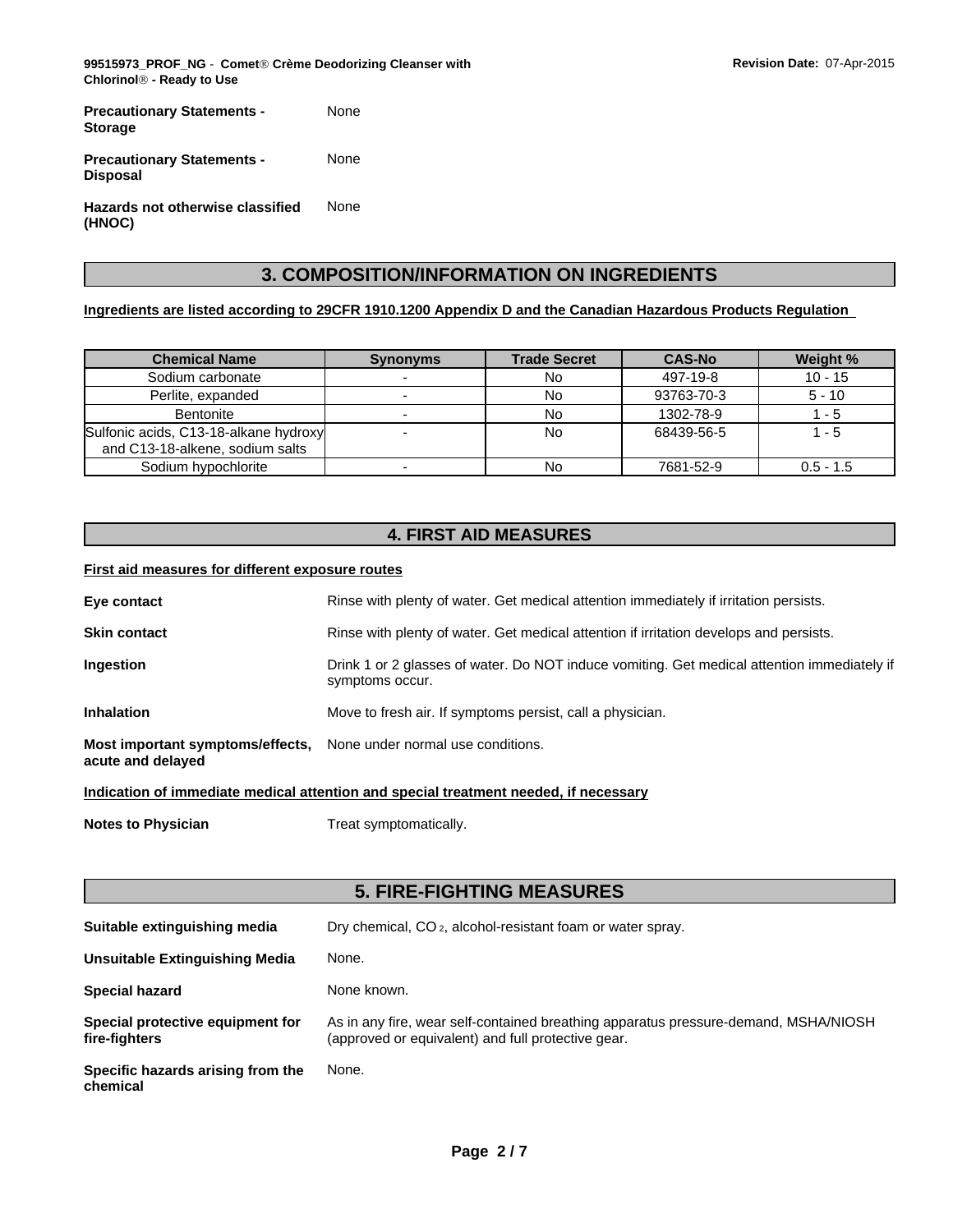## **6. ACCIDENTAL RELEASE MEASURES**

|                                                              | Personal precautions, protective equipment and emergency procedures                                                                                                                                                                   |  |  |  |  |
|--------------------------------------------------------------|---------------------------------------------------------------------------------------------------------------------------------------------------------------------------------------------------------------------------------------|--|--|--|--|
| <b>Personal precautions</b>                                  | Use personal protective equipment. Do not get in eyes, on skin, or on clothing.                                                                                                                                                       |  |  |  |  |
| Advice for emergency responders                              | Use personal protective equipment as required.                                                                                                                                                                                        |  |  |  |  |
| Methods and materials for containment and cleaning up        |                                                                                                                                                                                                                                       |  |  |  |  |
| <b>Methods for containment</b>                               | Absorb with earth, sand or other non-combustible material and transfer to containers for<br>later disposal.                                                                                                                           |  |  |  |  |
| Methods for cleaning up                                      | Contain spillage, and then collect with non-combustible absorbent material, (e.g. sand,<br>earth, diatomaceous earth, vermiculite) and place in container for disposal according to<br>local / national regulations (see section 13). |  |  |  |  |
|                                                              | <b>7. HANDLING AND STORAGE</b>                                                                                                                                                                                                        |  |  |  |  |
| <b>Precautions for safe handling</b>                         |                                                                                                                                                                                                                                       |  |  |  |  |
| Advice on safe handling                                      | Use personal protective equipment as required. Keep container closed when not in use.<br>Never return spills in original containers for re-use. Keep out of the reach of children.                                                    |  |  |  |  |
| Conditions for safe storage, including any incompatibilities |                                                                                                                                                                                                                                       |  |  |  |  |
| <b>Storage Conditions</b>                                    | Keep containers tightly closed in a dry, cool and well-ventilated place.                                                                                                                                                              |  |  |  |  |
| Incompatible products                                        | Do not mix with other cleaning products or chemicals as irritating fumes may be formed.                                                                                                                                               |  |  |  |  |
|                                                              | EVBAAURE AAUFBALA/BEBAAULL BBAFFAFIAU                                                                                                                                                                                                 |  |  |  |  |

## **8. EXPOSURE CONTROLS/PERSONAL PROTECTION**

#### **Control parameters**

#### **Exposure Guidelines** .

| <b>Chemical Name</b> | <b>CAS-No</b> | <b>ACGIH TLV</b>                    | <b>OSHA PEL</b>                    | <b>Mexico PEL</b>                |
|----------------------|---------------|-------------------------------------|------------------------------------|----------------------------------|
| Perlite, expanded    | 93763-70-3    |                                     | (vacated) TWA: $15 \text{ mg/m}^3$ | Mexico: TWA 10 mg/m <sup>3</sup> |
|                      |               |                                     | total dust                         |                                  |
|                      |               |                                     | (vacated) TWA: $5 \text{ mg/m}^3$  |                                  |
|                      |               |                                     | respirable fraction                |                                  |
| Bentonite            | 1302-78-9     | TWA: 1 mg/m <sup>3</sup> respirable |                                    |                                  |
|                      |               | fraction                            |                                    |                                  |

| <b>Chemical Name</b> | <b>CAS-No</b> | Alberta | Quebec | <b>Ontario TWAEV</b>     | <b>British Columbia</b>                             |
|----------------------|---------------|---------|--------|--------------------------|-----------------------------------------------------|
| Perlite, expanded    | 93763-70-3    |         |        | TWA: $10 \text{ ma/m}^3$ | TWA: $10 \text{ ma/m}^3$<br>TWA: $3 \text{ ma/m}^3$ |
| <b>Bentonite</b>     | 1302-78-9     |         |        | TWA: 1<br>$m\alpha/m^3$  | TWA: $1.0 \text{ ma/m}^3$                           |

No relevant exposure guidelines for other ingredients

#### **Exposure controls**

**Engineering Measures Distribution, Workplace and Household Settings:** Ensure adequate ventilation

> **Product Manufacturing Plant (needed at Product-Producing Plant ONLY):** Where reasonably practicable this should be achieved by the use of local exhaust ventilation and good general extraction

### **Personal Protective Equipment**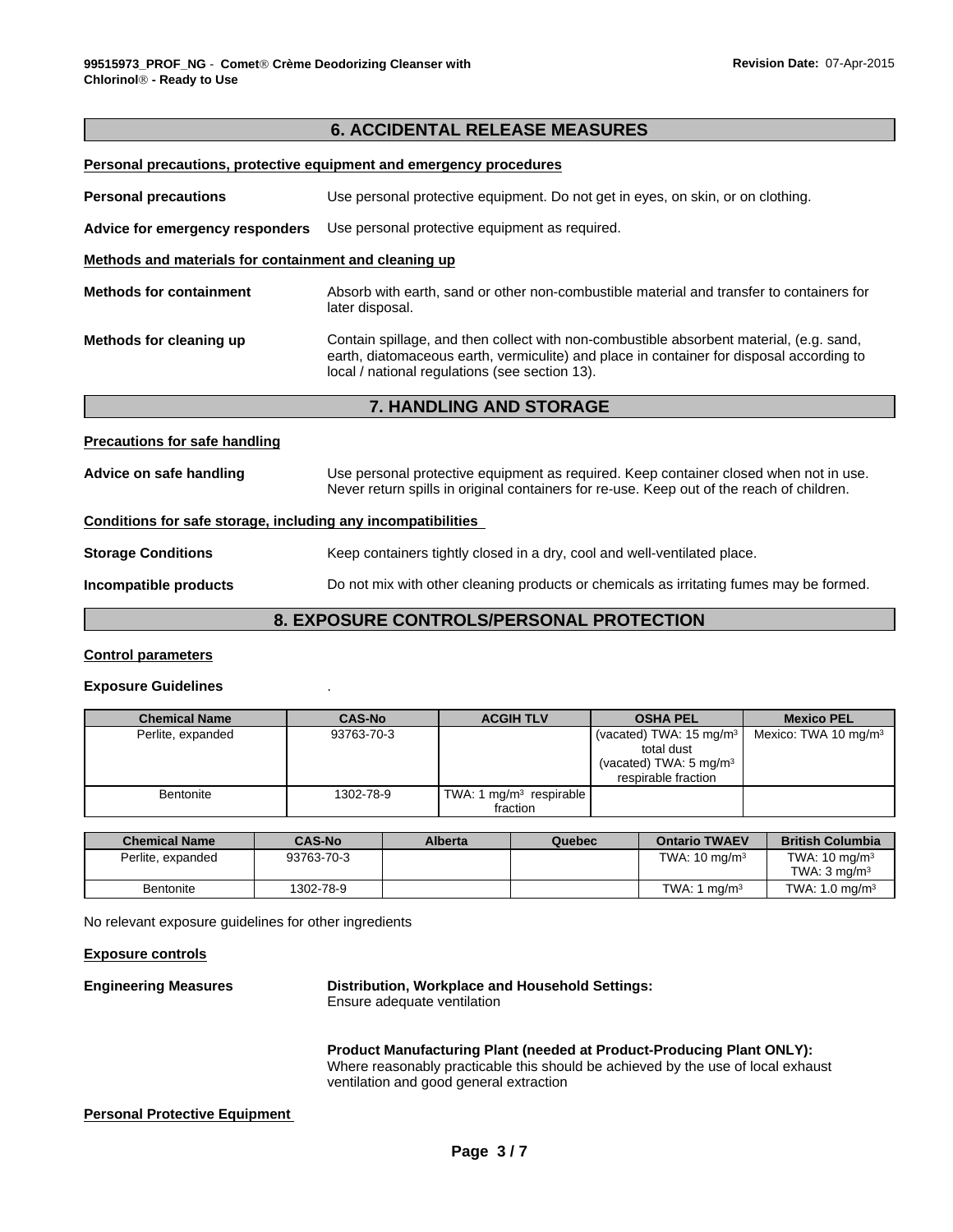**99515973\_PROF\_NG** - **CometÒCrème Deodorizing Cleanser with ChlorinolÒ - Ready to Use**

| <b>Eye Protection</b>           | Distribution, Workplace and Household Settings:<br>No special protective equipment required                                                             |  |
|---------------------------------|---------------------------------------------------------------------------------------------------------------------------------------------------------|--|
|                                 | <b>Product Manufacturing Plant (needed at Product-Producing Plant ONLY):</b><br>Use appropriate eye protection                                          |  |
| <b>Hand Protection</b>          | Distribution, Workplace and Household Settings:<br>No special protective equipment required                                                             |  |
|                                 | <b>Product Manufacturing Plant (needed at Product-Producing Plant ONLY):</b><br>Protective gloves                                                       |  |
| <b>Skin and Body Protection</b> | Distribution, Workplace and Household Settings:<br>No special protective equipment required                                                             |  |
|                                 | <b>Product Manufacturing Plant (needed at Product-Producing Plant ONLY):</b><br>Wear suitable protective clothing                                       |  |
| <b>Respiratory Protection</b>   | Distribution, Workplace and Household Settings:<br>No special protective equipment required                                                             |  |
|                                 | <b>Product Manufacturing Plant (needed at Product-Producing Plant ONLY):</b><br>In case of insufficient ventilation wear suitable respiratory equipment |  |

# **9. PHYSICAL AND CHEMICAL PROPERTIES**

| Physical State @20°C<br>Appearance<br>Odor<br><b>Odor threshold</b> | liquid<br>opaque white<br>Scented<br>No information available                                                                                                       |
|---------------------------------------------------------------------|---------------------------------------------------------------------------------------------------------------------------------------------------------------------|
| Property                                                            | Values<br>Note                                                                                                                                                      |
| pH value                                                            | $11.0 - 11.2$                                                                                                                                                       |
| <b>Melting/freezing point</b>                                       | No information available                                                                                                                                            |
| <b>Boiling point/boiling range</b>                                  | No information available                                                                                                                                            |
| <b>Flash point</b>                                                  | > 93.3 °C / > 200 °F                                                                                                                                                |
| <b>Evaporation rate</b>                                             | No information available                                                                                                                                            |
| Flammability (solid, gas)                                           | No information available                                                                                                                                            |
| <b>Flammability Limits in Air</b>                                   |                                                                                                                                                                     |
| <b>Upper flammability limit</b>                                     | No information available                                                                                                                                            |
| <b>Lower Flammability Limit</b>                                     | No information available                                                                                                                                            |
| Vapor pressure                                                      | No information available                                                                                                                                            |
| Vapor density                                                       | No information available                                                                                                                                            |
| <b>Relative density</b>                                             | 1.075                                                                                                                                                               |
| <b>Water solubility</b>                                             | 85%                                                                                                                                                                 |
| Solubility in other solvents                                        | No information available                                                                                                                                            |
| Partition coefficient: n-octanol/waterNo information available      |                                                                                                                                                                     |
| <b>Autoignition temperature</b>                                     | No information available                                                                                                                                            |
| <b>Decomposition temperature</b>                                    | No information available                                                                                                                                            |
| <b>Viscosity of Product</b>                                         | No information available                                                                                                                                            |
| <b>Oxidizing properties</b><br><b>VOC Content (%)</b>               | These substances will accelerate burning when involved in a fire.<br>Products comply with US state and federal regulations for VOC content in consumer<br>products. |

# **10. STABILITY AND REACTIVITY**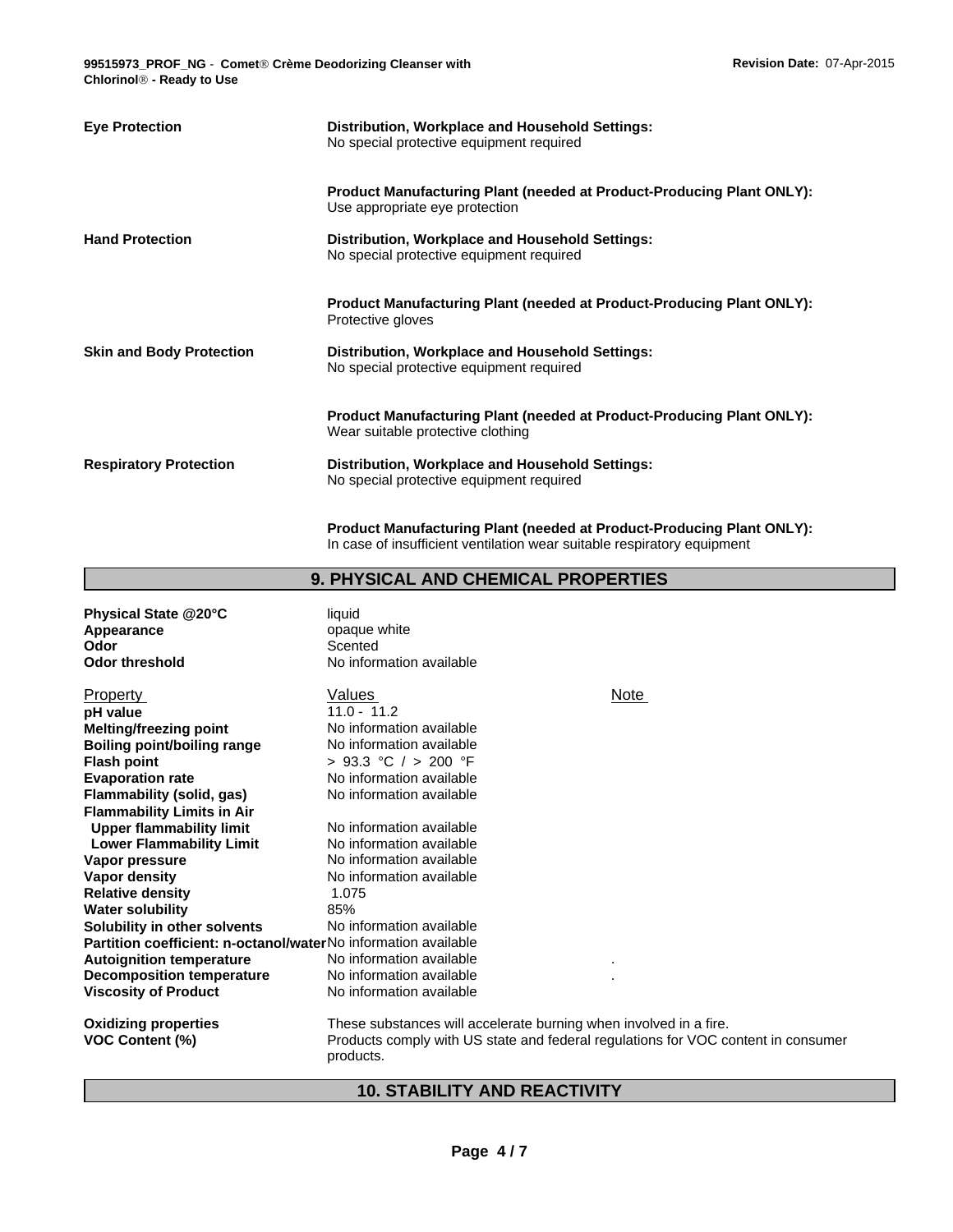**99515973\_PROF\_NG** - **CometÒCrème Deodorizing Cleanser with ChlorinolÒ - Ready to Use**

| <b>Reactivity</b>               | None under normal use conditions.                                                       |
|---------------------------------|-----------------------------------------------------------------------------------------|
| <b>Stability</b>                | Stable under normal conditions.                                                         |
| <b>Hazardous polymerization</b> | Hazardous polymerization does not occur.                                                |
| <b>Hazardous Reactions</b>      | None under normal processing.                                                           |
| <b>Conditions to Avoid</b>      | None under normal processing.                                                           |
| <b>Materials to avoid</b>       | Do not mix with other cleaning products or chemicals as irritating fumes may be formed. |
|                                 |                                                                                         |

**Hazardous Decomposition Products** None under normal use.

# **11. TOXICOLOGICAL INFORMATION**

#### **Product Information Information on likely routes of exposure**

| <b>Inhalation</b>   | No known effect.    |
|---------------------|---------------------|
| <b>Skin contact</b> | No known effect.    |
| Ingestion           | No known effect.    |
| Eye contact         | Irritating to eyes. |

#### **Delayed and immediate effects as well as chronic effects from short and long-term exposure**

| <b>Acute toxicity</b>             | No known effect.    |
|-----------------------------------|---------------------|
| <b>Skin corrosion/irritation</b>  | No known effect.    |
| Serious eye damage/eye irritation | Irritating to eyes. |
| <b>Skin sensitization</b>         | No known effect.    |
| <b>Respiratory sensitization</b>  | No known effect.    |
| <b>Germ cell mutagenicity</b>     | No known effect.    |
| <b>Neurological Effects</b>       | No known effect.    |
| <b>Reproductive toxicity</b>      | No known effect.    |
| <b>Developmental toxicity</b>     | No known effect.    |
| <b>Teratogenicity</b>             | No known effect.    |
| <b>STOT - single exposure</b>     | No known effect.    |
| <b>STOT - repeated exposure</b>   | No known effect.    |
| <b>Target Organ Effects</b>       | No known effect.    |
| <b>Aspiration hazard</b>          | No known effect.    |
| Carcinogenicity                   | No known effect.    |

#### **Component Information**

| <b>Chemical Name</b>                                                        | <b>CAS-No</b> | LD50 Oral           | <b>LD50 Dermal</b>                                                          | <b>LC50 Inhalation</b> |
|-----------------------------------------------------------------------------|---------------|---------------------|-----------------------------------------------------------------------------|------------------------|
| Sodium carbonate                                                            | 497-19-8      | not indicated; rat) | 2800 mg/kg bw (Guideline   > 2000 mg/kg bw (EPA 16)<br>CFR 1500.40; rabbit) |                        |
| Bentonite                                                                   | 1302-78-9     | 5000.00 mg/kg (rat) |                                                                             |                        |
| Sulfonic acids, C13-18-alkane<br>hydroxy and C13-18-alkene, sodium<br>salts | 68439-56-5    | $>2001$ mg/kg       |                                                                             |                        |

# **12. ECOLOGICAL INFORMATION**

#### **Ecotoxicity**

The product is not expected to be hazardous to the environment.

**Persistence and degradability** No information available.

**Bioaccumulative potential** No information available.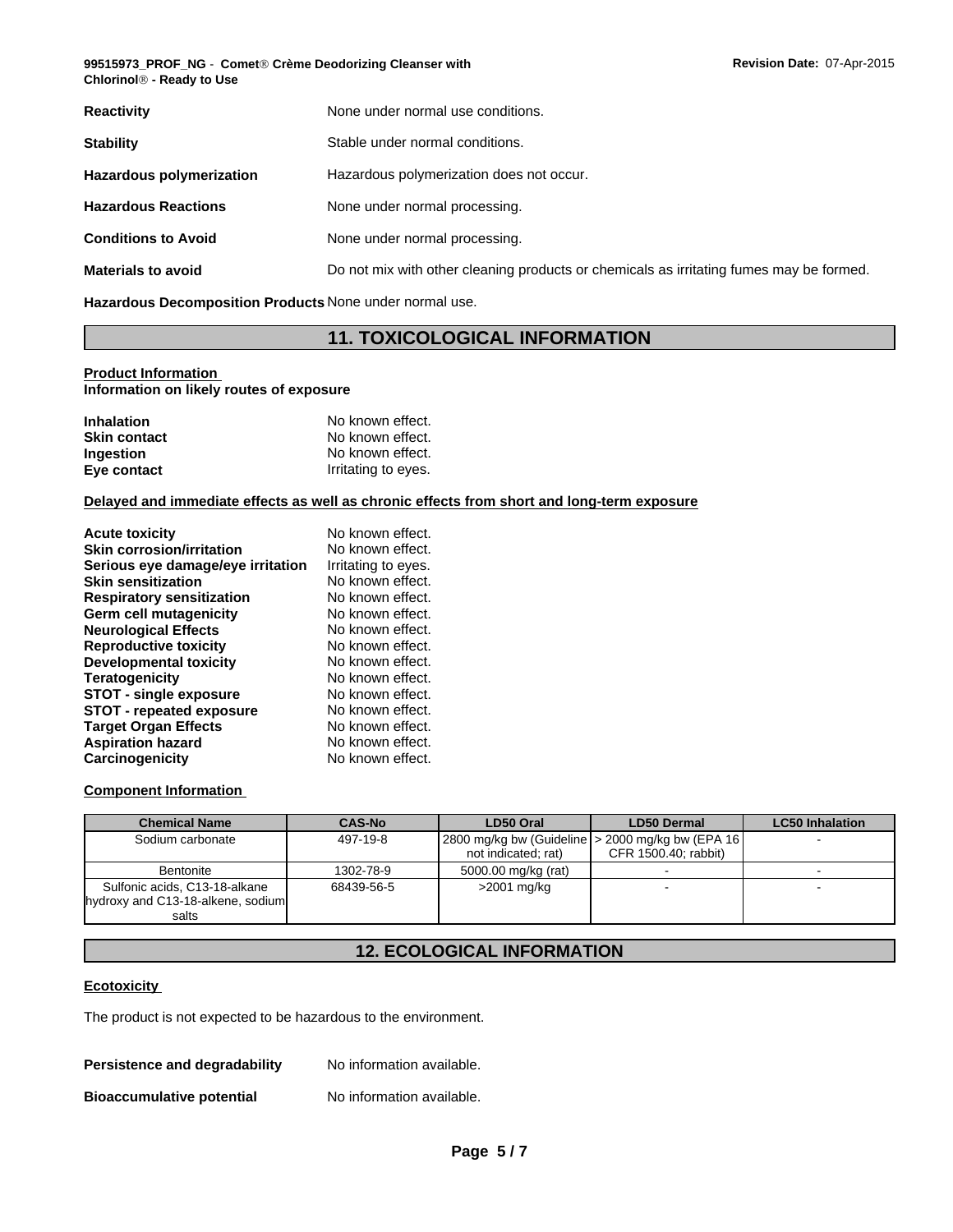**99515973\_PROF\_NG** - **CometÒCrème Deodorizing Cleanser with Revision Date:** 07-Apr-2015 **ChlorinolÒ - Ready to Use**

# **Mobility Mobility** No information available.

**Other adverse effects** No information available.

## **13. DISPOSAL CONSIDERATIONS**

#### **Waste treatment**

| Waste from Residues / Unused<br><b>Products</b>                 | Disposal should be in accordance with applicable regional, national and local laws and<br>regulations. |
|-----------------------------------------------------------------|--------------------------------------------------------------------------------------------------------|
| Contaminated packaging                                          | Disposal should be in accordance with applicable regional, national and local laws and<br>regulations. |
| California Hazardous Waste Codes 331<br>(non-household setting) |                                                                                                        |

## **14. TRANSPORT INFORMATION**

| <b>DOT</b>  | Not regulated |
|-------------|---------------|
| <b>IMDG</b> | Not regulated |
| <b>IATA</b> | Not regulated |

# **15. REGULATORY INFORMATION**

#### **U.S. Federal Regulations**

#### **SARA 313**

Section 313 of Title III of the Superfund Amendments and Reauthorization Act of 1986 (SARA). This product does not contain any chemicals which are subject to the reporting requirements of the Act and Title 40 of the Code of Federal Regulations, Part 372

#### **CERCLA**

This material, as supplied, contains one or more substances regulated as a hazardous substance under the Comprehensive Environmental Response Compensation and Liability Act (CERCLA) (40 CFR 302):

| <b>Chemical Name</b> | <b>CAS-No</b> | <b>Hazardous</b><br><b>Substances RQs</b> | Extremely Hazardous  <br><b>Substances RQs</b> | <b>CERCLA/SARA 302</b><br><b>TPQ</b> |
|----------------------|---------------|-------------------------------------------|------------------------------------------------|--------------------------------------|
| Sodium hypochlorite  | 7681-52-9     | 100 lb                                    |                                                |                                      |

#### **Clean Air Act, Section 112 Hazardous Air Pollutants (HAPs) (see 40 CFR 61)**

This product does not contain any substances regulated as hazardous air pollutants (HAPS) under Section 112 of the Clean Air Act Amendments of 1990.

#### **Clean Water Act**

This product contains the following substances which are regulated pollutants pursuant to the Clean Water Act (40 CFR 122.21 and 40 CFR 122.42):

| <b>Chemical Name</b> | <b>CAS-No</b> | <b>CWA - Reportable</b><br>Quantities | <b>CWA - Toxic</b><br><b>Pollutants</b> | <b>CWA - Priority</b><br><b>Pollutants</b> | <b>CWA - Hazardous</b><br><b>Substances</b> |
|----------------------|---------------|---------------------------------------|-----------------------------------------|--------------------------------------------|---------------------------------------------|
| Sodium hypochlorite  | 7681-52-9     | 100 lb                                |                                         |                                            |                                             |

#### **California Proposition 65**

This product is not subject to warning labeling under California Proposition 65.

#### **U.S. State Regulations (RTK)**